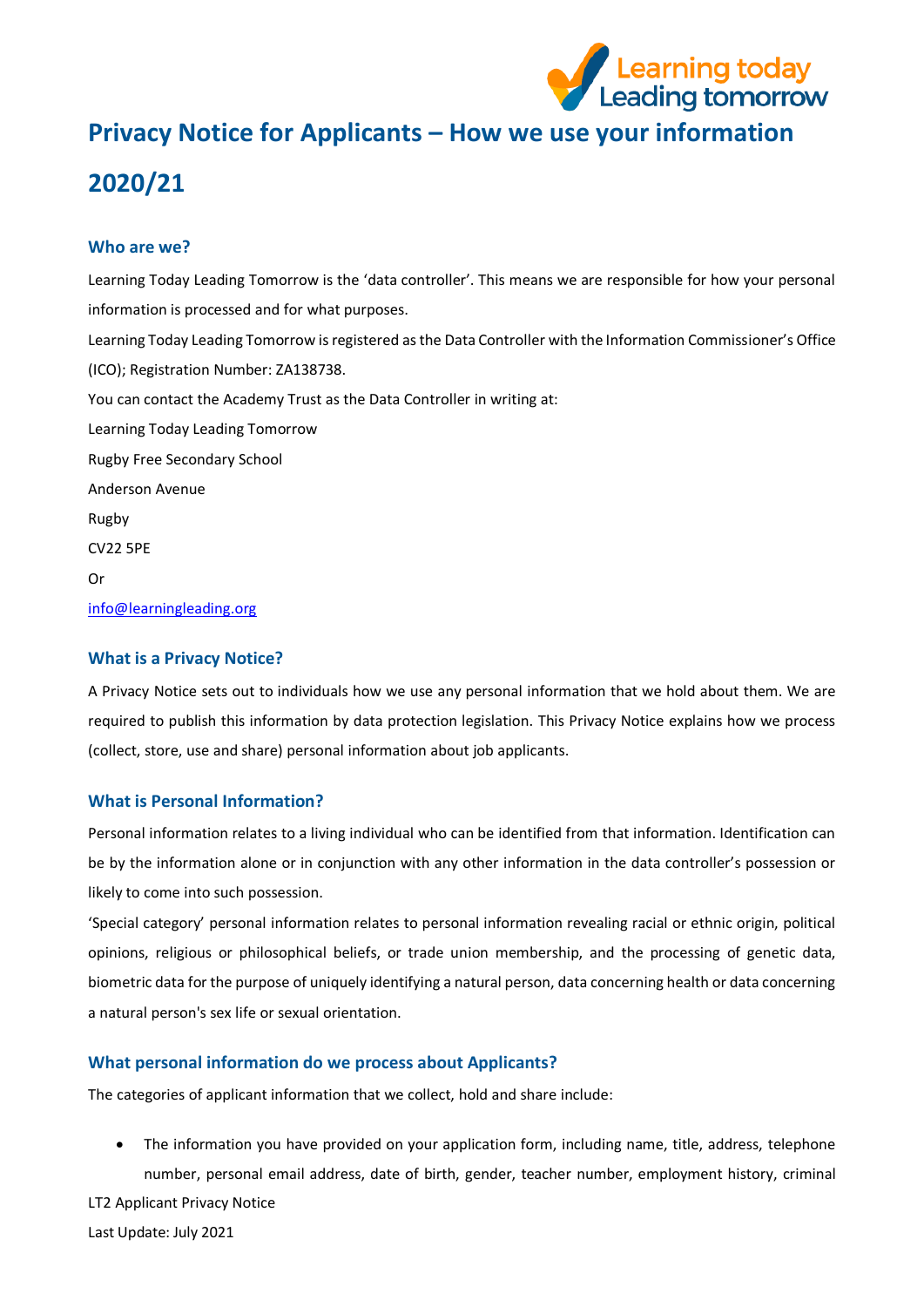

records disclosures, qualifications, subjects taught and other training and development activities

- Information you provide as part of the Monitoring and Equality form including ethnicity, sexual orientation and faith
- Any test results which arise as part of this application process
- Verification of right to work in the UK
- Information about your current level of remuneration, including benefit entitlements
- Information provided to us by your referees
- DBS

Where you have named referees on your application form, we shall assume that they have consented to being approached by us.

We may also collect, hold and share the following "special categories" of more sensitive personal information:

- information such as gender, age, ethnic group, religious belief, sexual orientation
- Information about your health, including any medical condition, health and sickness records
- Information about criminal records
- Information about being barred from working with children or vulnerable people
- Any information you provide to us during an interview

#### **How is your personal information collected?**

We collect personal information about candidates from the following sources:

- You, the job applicant
- Disclosure and Barring Service in respect of criminal convictions and information about being barred from working with children or vulnerable people (once a job offer has been made)
- From former employers (once a job offer has been made)

#### **For what purposes do we use applicants' personal information?**

We will use your personal information to:

- Assess your skills, qualifications and suitability for the role
- Carry out background checks
- Communicate with you about the process
- Keep records
- Comply with legal or regulatory requirements including statutory Safeguarding in Recruitment guidance

LT2 Applicant Privacy Notice We need to process your personal data in order to decide whether to enter into a contract of employment with you. It is ultimately in our legitimate interests to process personal data during the recruitment process and for keeping records of this process. Actively managing this data allows the recruitment process to be efficient and adequately confirm your suitability for the job.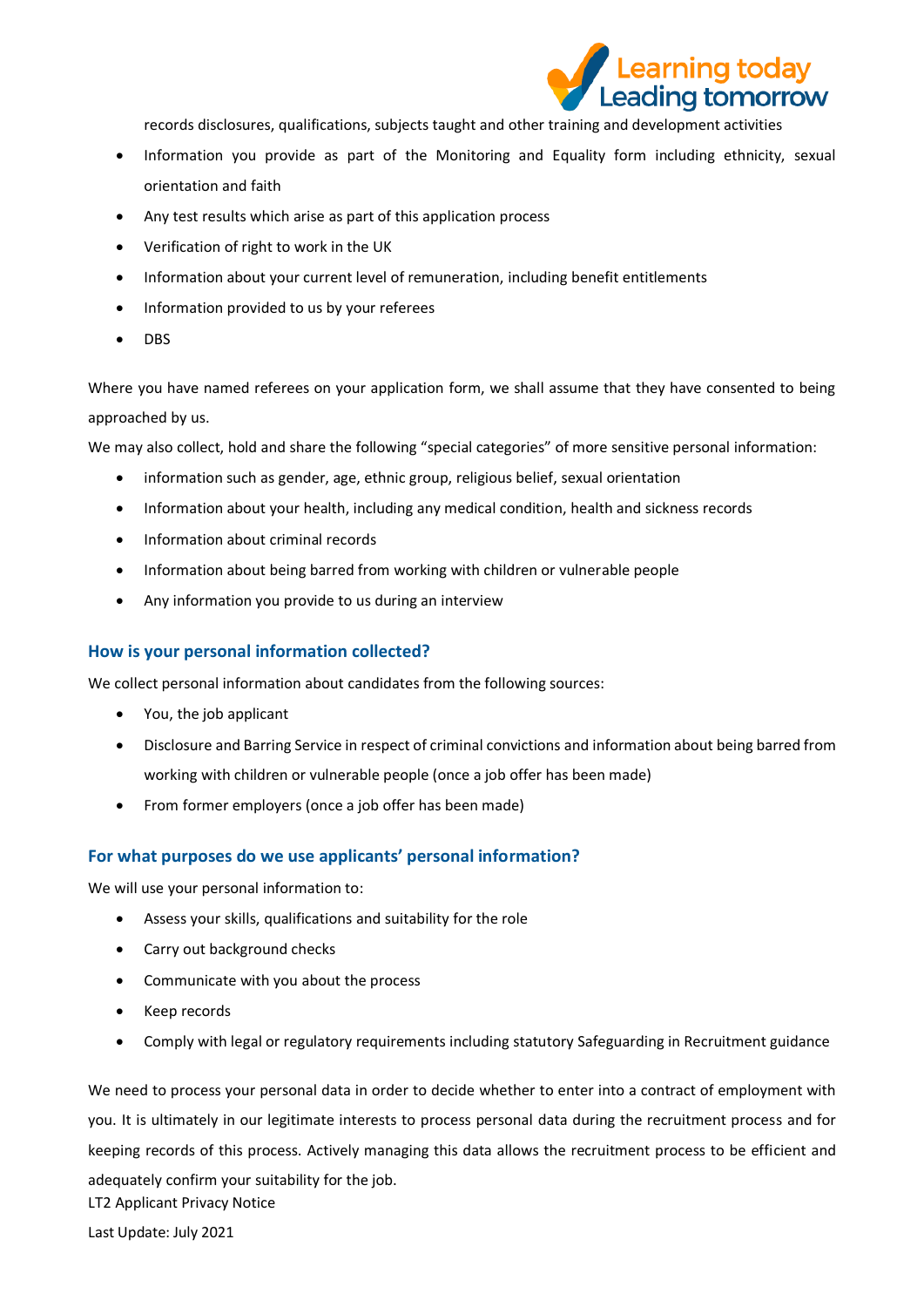

If you fail to provide information when requested, which is necessary for us to consider your application (such as evidence of qualifications or work history), we will not be able to process your application successfully. Information about your disability status may be used in order to consider where reasonable adjustments need to be made during the recruitment process

Information about your age, gender, race or national or ethnic origin, religious beliefs and sexual orientation will be used to ensure meaningful equal opportunity monitoring and reporting.

#### **What are the legal reasons for us to process your personal information?**

We are required to process personal information in accordance with data protection legislation and only do so when the law allows us to. Data Protection law sets out the lawful reasons we have to process your personal information and these are as follows:

#### 1) To comply with the law

We collect applicant information in order to meet certain legal requirements and legal obligations placed upon the school by UK law. We therefore have the right to process your personal information for such purposes without the need to obtain your consent.

Details of the type of processing that we must undertake, the personal data that is processed, the legislation which requires us to do so and who we may share this information with is set out in Table 1.

#### 2) To protect someone's vital interests

We are able to process personal information when there is an emergency and/or where a person's life is in danger. Details of the type of processing that we may undertake on this basis and who we may share that information is set out in Table 2.

#### 3) With the consent of the individual to whom that information 'belongs'

Whilst much of the personal information is processed in accordance with a legal requirement, there is some personal information that we can only process when we have your consent to do so. In these circumstances, we will provide you with specific and explicit information regarding the reasons the data is being collected and how the data will be used.

Details of the type of processing that we may undertake on this basis and who we may share that information is set out in Table 3.

#### 4) To perform a public task

Keeping Children Safe in Education 2020 sets out statutory guidance to which all schools must adhere to ensure that their safeguarding obligations are met in the recruitment process. It is also a day-to-day function of the school to ensure that staff members receive the training and support they require. Much of this work is not set out directly in any legislation but it is deemed to be necessary in order to ensure that staff are properly supported and able to do their job.

LT2 Applicant Privacy Notice Last Update: July 2021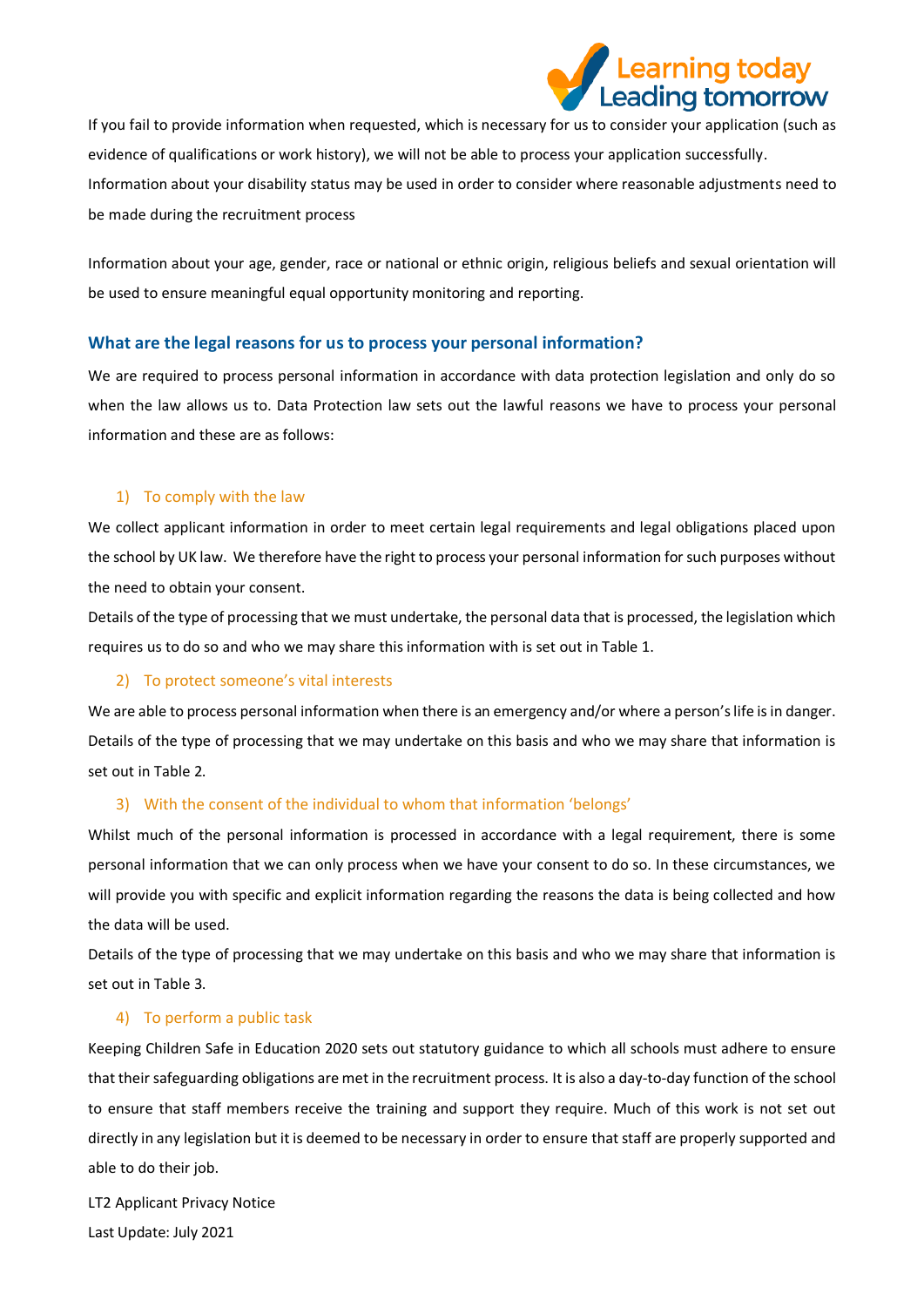

Details of the type of processing that we may undertake on this basis and who we may share that information is set out in Table 4.

In certain circumstances, an individual has the right to object to any processing where it is likely to cause or is causing harm or distress. To exercise this right, individuals should do so by contacting the trust to inform them of their reasons for the objection. These reasons should relate to your specific circumstances. Upon receipt of an objection, the trust will consider the reasons for the objection and balance this against the legitimate grounds to process data.

## 5) We have a legitimate interest

Occasionally we have reasons to process information which fall outside of our usual day-to-day school functions. Details of the type of processing that we may undertake on this basis are set out in Table 5.

In certain circumstances an individual has the right to object to any processing where it is likely to cause or is causing harm or distress. To exercise this right, individuals should do so by contacting the trust to inform them of their reasons for the objection. These reasons should relate to your specific circumstances. Upon receipt of an objection, the trust will consider the reasons for the objection and balance this against the legitimate grounds to process data.

## **Special category personal information**

In order to process 'special category' data, we must be able to demonstrate how the law allows us to do so. In additional to the lawful reasons above, we must also be satisfied that ONE of the following additional lawful reasons applies:

- Explicit consent of the data subject
- Processing relates to personal data which is manifestly made public by the data subject
- Necessary for establishing, exercising or defending legal claims
- Necessary for reasons of substantial public interest
- Necessary for preventive or occupational medicine, or for reasons of public interest in the area of public health
- Necessary for archiving, historical research or statistical purposes in the public interest

The lawful reasons for each type of special category personal information data that we process is set out in the tables attached.

# **Collecting applicant information**

Whilst the majority of information you provide to us is mandatory, some of it is provided to us on a voluntary basis. In order to comply with the UK General Data Protection Regulation, we will inform you whether you are required to provide certain information to us or if you have a choice in this.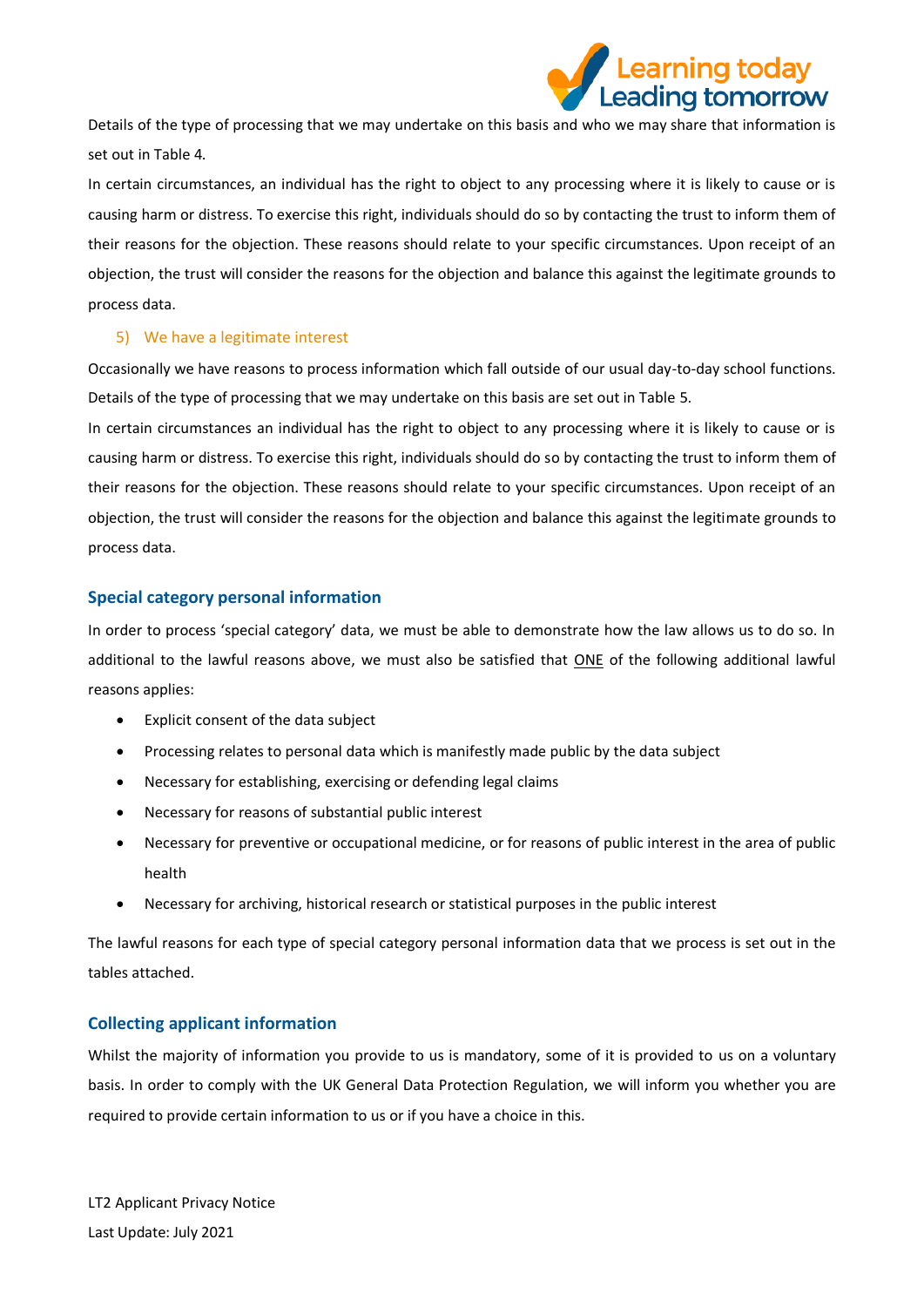

#### **NHS Test and Trace/Public Health Agencies:**

It may be necessary for us to share limited information with the above agencies in the event that an individual tests positive for the Coronavirus, or if there is an outbreak. This will enable the named agencies to liaise with families to provide advice and support, and to take appropriate steps in responding to an outbreak. You have the right to object to the sharing of information with such agencies. This is not an absolute right and will be assessed on a case by case basis.

#### **Covid-19 – Data Collection Requirements:**

It may be necessary for us to share limited information with the Department of Public Health if an individual tests positive for Coronavirus, or if there is a Coronavirus outbreak. This will enable the named agencies to liaise with families to provide advice and support, and to take appropriate steps in responding to an outbreak.

#### **Testing in schools**

To enable lateral flow testing in schools, we need to process personal data of pupils taking part. For information on the data processed in relation to testing in schools, please refer to the privacy information provided by the DfE and published on our website.

#### **Who might we share your information with?**

We may share applicant information with members of our staff who are involved in the recruitment process such as HR and managers who hold vacancies.

For vacancies at Rugby Free Secondary School, applicants have the choice to apply via the TES recruitment portal and their data is stored and tracked on the TES system. The data itself is not shared externally.

LT2 has a contract with Strictly Education who process applications to the Disclosure and Barring Service on the Trust's behalf. Applicant's data will be shared with strictly education for the processing of DBS checks during the interview process.

Appropriate security measures have been put in place to prevent personal information being accidentally lost, used or accessed in an unauthorised way.

We will not share your data with third parties, unless your application for employment is successful and an offer has been made. They will only process personal information on our instructions and are subject to a duty of confidentiality.

Procedures are also in place to deal with suspected data security breaches and you will be notified of a suspected breach where we have a legal obligation to do so.

#### **What do we do with your information?**

All personal information is held in a manner which is compliant with Data Protection legislation. Personal information is only processed for the purpose it was collected. The Trust monitors the personal information it processes and will only share personal information with a third party if it has a legal basis to do so.

LT2 Applicant Privacy Notice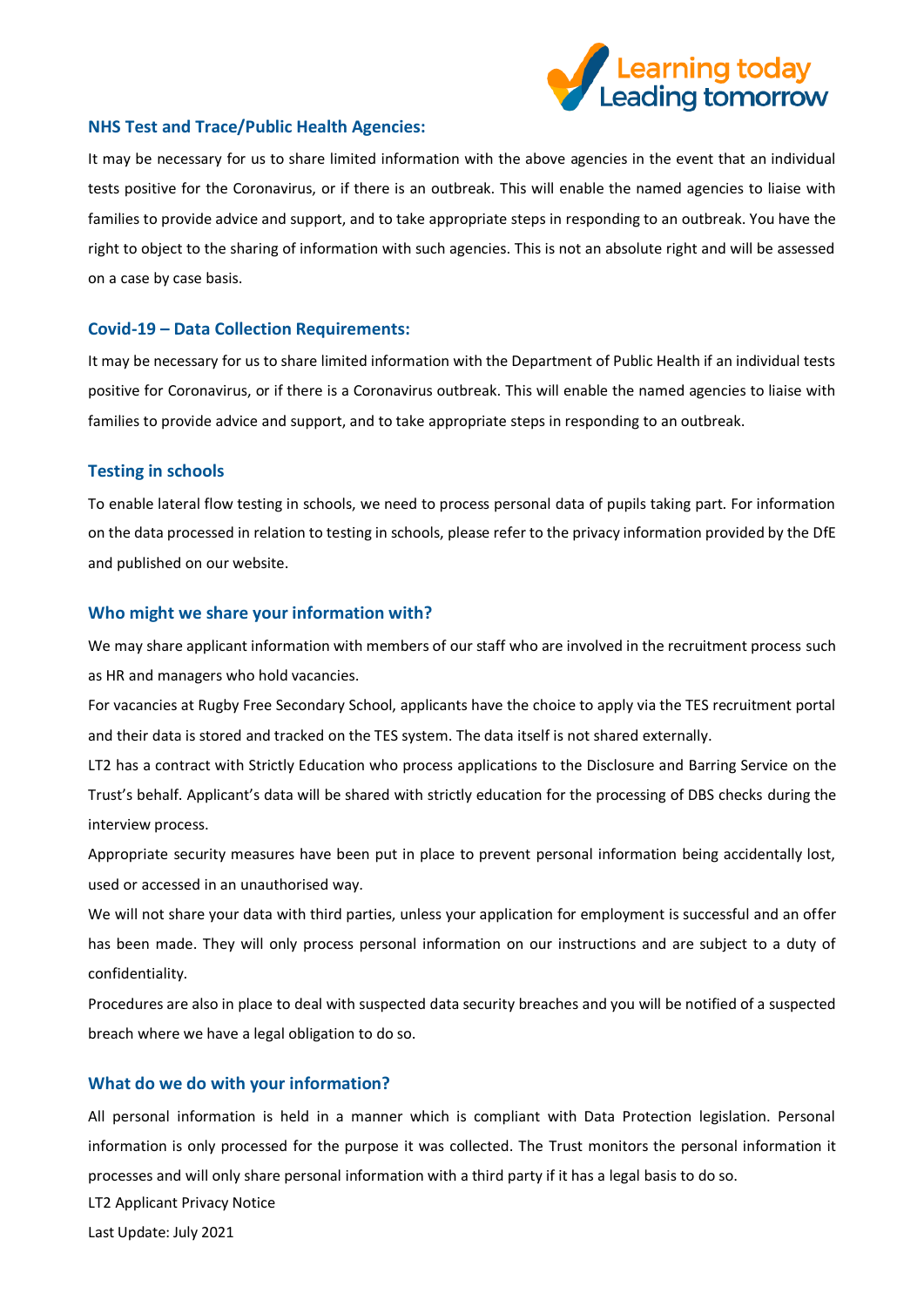

#### **How long do we keep your information for?**

In retaining personal information, the Trust complies with the Retention Schedules provided by the Information Record Management Society. The schedules set out the Statutory Provisions under which the Trust are required to retain the information.

A copy of those schedules can be located using the following link:

<http://irms.org.uk/page/SchoolToolkit>

#### **Transferring data internationally**

Where we transfer personal data to a country or territory outside the UK, we will do so in accordance with data protection law. We intend only to share to countries that have an adequacy decision. Where we share data to the USA, which includes Microsoft Office, we use Standard Contractual Clauses as a secure transfer mechanism, under Article 46 of the GDPR.

#### **What are your rights with respect of your personal information?**

Under data protection law, parents and pupils have the right to request access to information about them that we hold. To make a request for your personal information, or to have access to your child's educational record, contact the Trust directly via email a[t sar@learningleading.org](file://///file1/staff$/georgina.langley/Downloads/sar@learningleading.org) or alternatively; Learning Today Leading Tomorrow Rugby Free Secondary School Anderson Avenue Rugby CV22 5PE

\*\*Please ensure you specify which school your request relates to.

**In certain circumstances** where the trust processes data for the purposes of legitimate interests or to fulfil their public task, individuals have a right to object to the processing where it is likely to cause, or is causing, harm or distress. When exercising this right, individuals should contact the school/academy trust to inform them of their reasons for their objection. The school/academy trust will consider the reasons for any objection and asses the risk to the individual against the purposes for the processing. In the event the trust is unable to comply with an objection, we will ensure we can demonstrate compelling legitimate grounds to continue with the processing. You also have the right to:

- Object to processing of personal data that is likely to cause, or is causing, damage or distress;
- Prevent processing for the purpose of direct marketing;
- Object to decisions being taken by automated means;
- In certain circumstances, have inaccurate personal data rectified, blocked, erased or destroyed; and
- Claim compensation for damages caused by a breach of the Data Protection regulations

LT2 Applicant Privacy Notice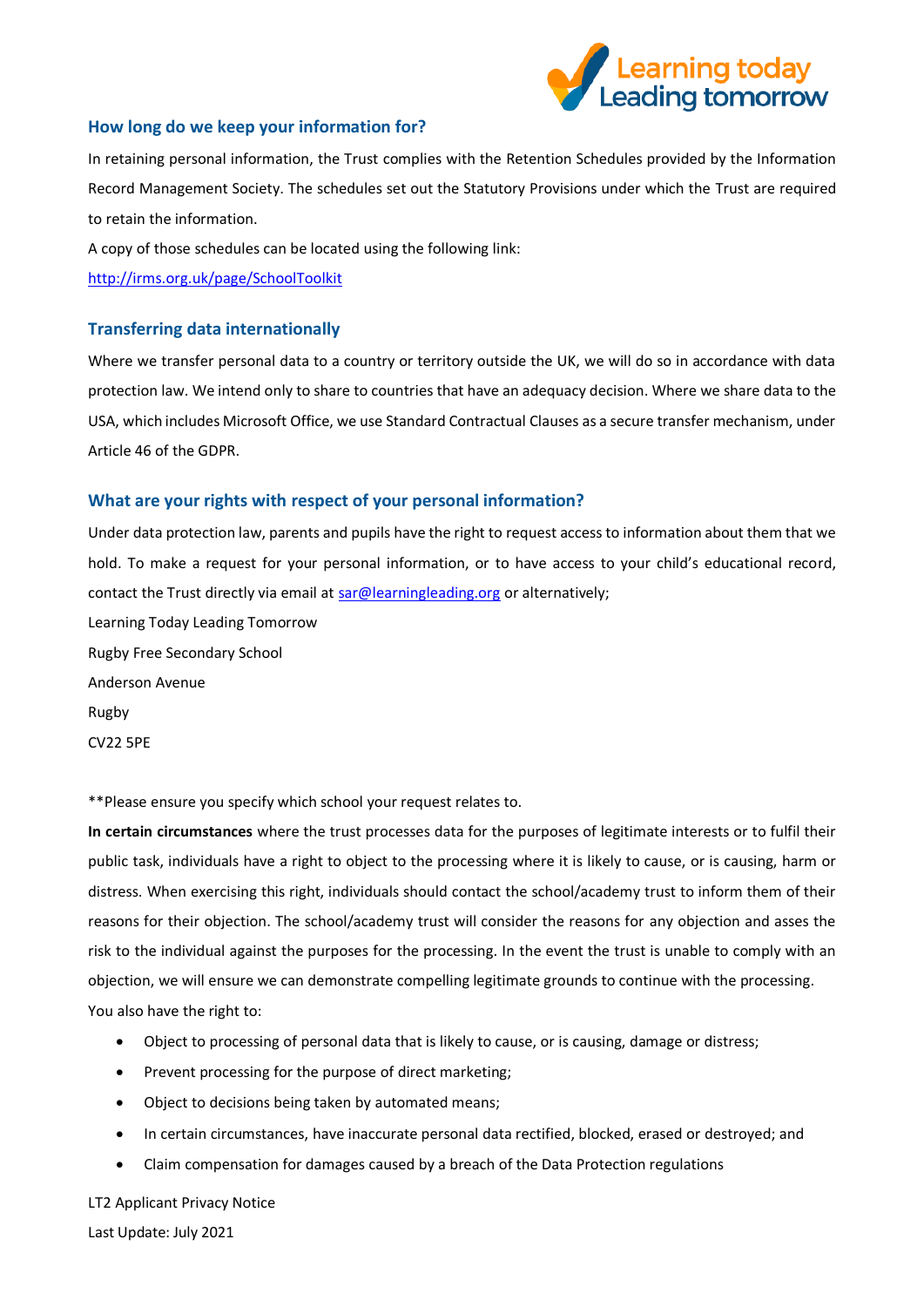

If you have a concern about the way we are collecting or using your personal data, you should raise your concern with us in the first instance or directly to the Information Commissioner's Office at https://ico.org.uk/concerns/

# **Review**

The content of this Privacy Notice has been updated in line with advice for COVID-19. The next full reviewed will take place in March 2022.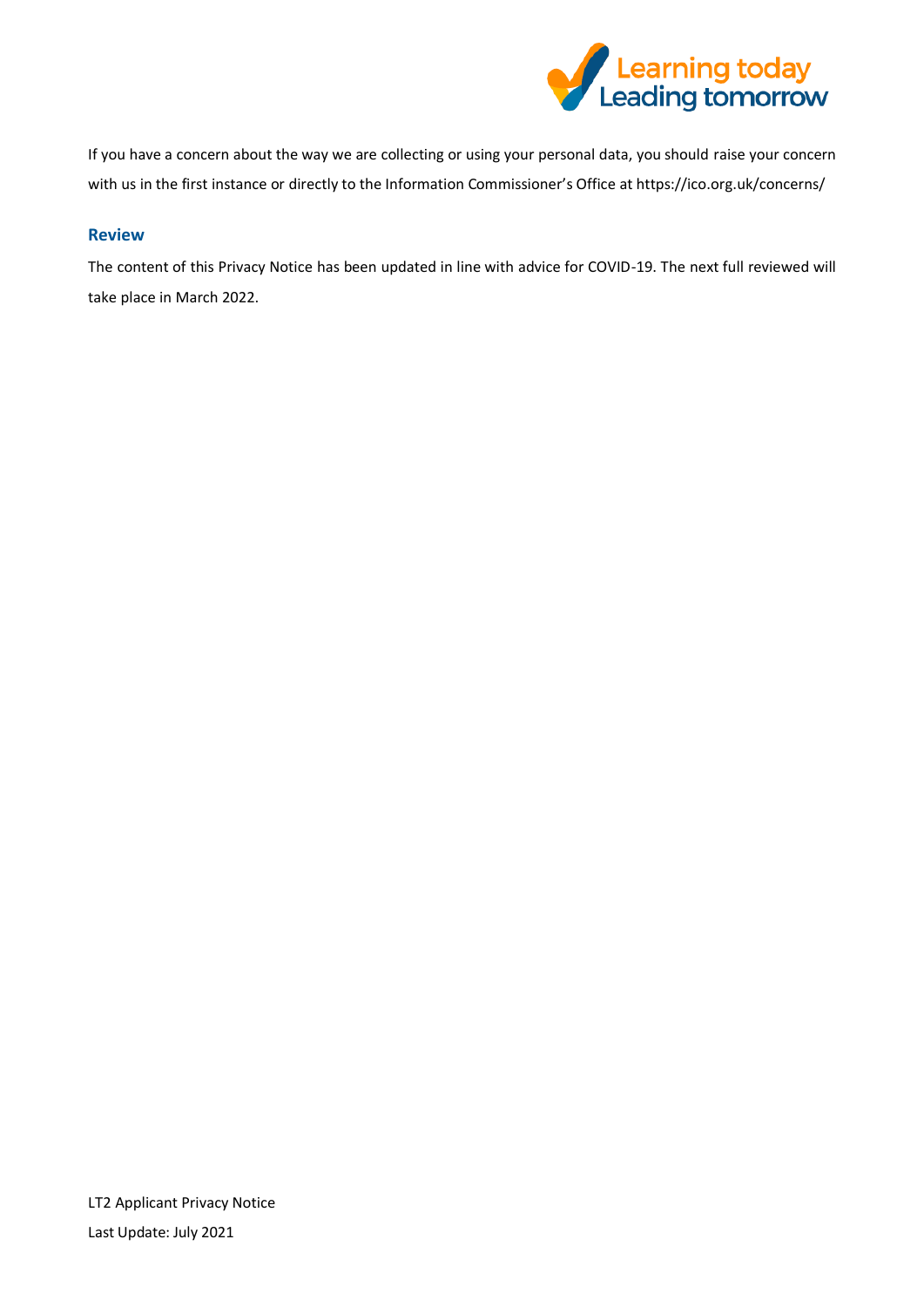

# **Table 1 – Personal information we are required to process to comply with the law:**

| Information              | <b>Relevant legislation</b>         | Special Category-additional lawful           | Third Parties with whom we share the | Lawful reason for sharing |
|--------------------------|-------------------------------------|----------------------------------------------|--------------------------------------|---------------------------|
| <b>Type</b>              |                                     | reason                                       | information                          |                           |
| DBS Check, barred list   | The School Staffing<br>(England)    | Public Interest - KCSIE 2020,                | <b>Strictly Education</b>            | Contract                  |
| checks, prohibition from | Regulations 2009, Schedule 2 Part 2 | Safeguarding in Recruitment                  |                                      |                           |
| teaching and employment  | - requirement to keep a Single      |                                              |                                      |                           |
| history                  | Central Record                      |                                              |                                      |                           |
|                          | Legal Obligation Protection of      |                                              |                                      |                           |
|                          | Freedoms Act 2012, Part 5 -         |                                              |                                      |                           |
|                          | Safeguarding Vulnerable Groups      |                                              |                                      |                           |
| Records<br>Criminal      | Legal Obligation Protection of      | Public<br>Interest -<br><b>KCSIE</b><br>2020 |                                      |                           |
| <b>Disclosures</b>       | Freedoms Act 2012, Part 5           | Safeguarding in recruitment                  |                                      |                           |
|                          | Safeguarding Vulnerable Groups      |                                              |                                      |                           |
|                          | The School Staffing (England)       |                                              |                                      |                           |
|                          | Regulations 2009, Schedule 2 Part 2 |                                              |                                      |                           |
|                          | - requirement to keep a Single      |                                              |                                      |                           |
|                          | Central Record                      |                                              |                                      |                           |
| Verification of Right to | Asylum<br>Immigration,<br>and       | Public<br>Interest -<br>KCSIE<br>2020        |                                      |                           |
| work in the U.K (Single  | Nationality Act 2006, Section 15    | Safeguarding in recruitment                  |                                      |                           |
| Central Record)          | The School Staffing (England)       |                                              |                                      |                           |
|                          | Regulations 2009, Schedule 2 Part 2 |                                              |                                      |                           |

LT2 Applicant Privacy Notice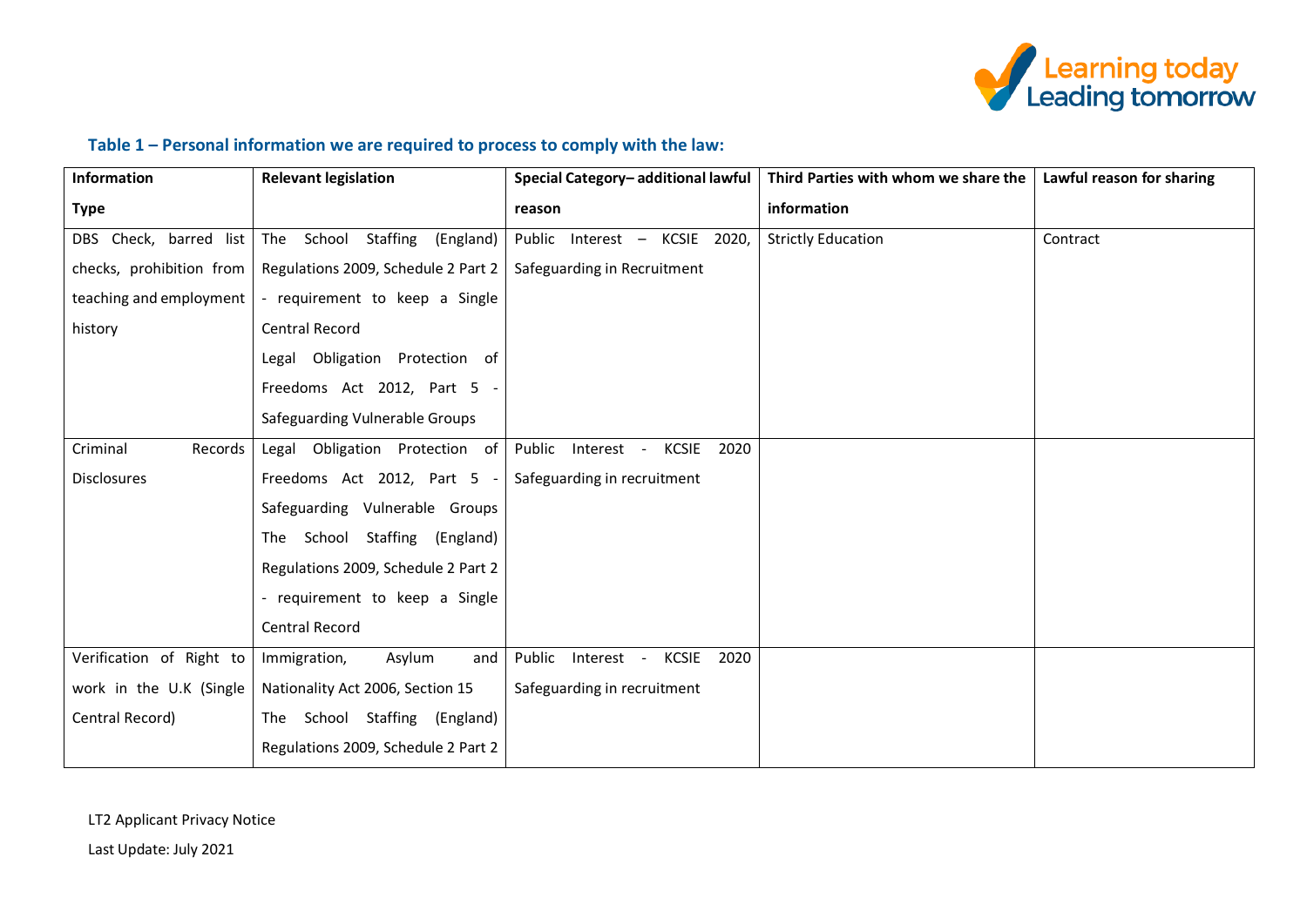

|                           | requirement to keep a Single                                 |                                     |                               |          |
|---------------------------|--------------------------------------------------------------|-------------------------------------|-------------------------------|----------|
|                           | Central Record                                               |                                     |                               |          |
| Disability<br>Information | Legal Obligation Equality Act 2010, Necessary for preventive | and                                 | <b>TES (Application Form)</b> | Contract |
| (Reference<br>and         | section 20 - duty to<br>make                                 | occupational medicine               |                               |          |
| Monitoring Form)          | reasonable adjustments                                       | <b>Public Interest</b>              |                               |          |
|                           |                                                              | Necessary for archiving, historical |                               |          |
|                           |                                                              | research or statistical purposes in |                               |          |
|                           |                                                              | the public interest                 |                               |          |

# **Table 2 – Personal information we are required to process as it is necessary to protect someone's vital interests**

| <b>Information</b>              | Special Category - additional lawful reason    | Third Parties with whom we share the    | Lawful reason for sharing |
|---------------------------------|------------------------------------------------|-----------------------------------------|---------------------------|
| <b>Type</b>                     |                                                | information                             |                           |
| Religious belief (Reference and | Necessary to protect vital interests of the    | Medical staff i.e. paramedics/ambulance | Vital Interest            |
| Monitoring Form)                | data subject                                   |                                         |                           |
|                                 |                                                | <b>TES (Application Form)</b>           | Contract                  |
|                                 | Public Interest                                |                                         |                           |
|                                 | Necessary for archiving, historical research   |                                         |                           |
|                                 | or statistical purposes in the public interest |                                         |                           |

# **Table 3 - Personal information we are required to process with the consent of the individual to whom that information 'belongs'**

| Information Type | additional lawful reason -<br><b>Special Category</b> | Thira       | <b>Parties</b> | with | whom | we | share | the | Lawful reason for sharing |
|------------------|-------------------------------------------------------|-------------|----------------|------|------|----|-------|-----|---------------------------|
|                  |                                                       | information |                |      |      |    |       |     |                           |

LT2 Applicant Privacy Notice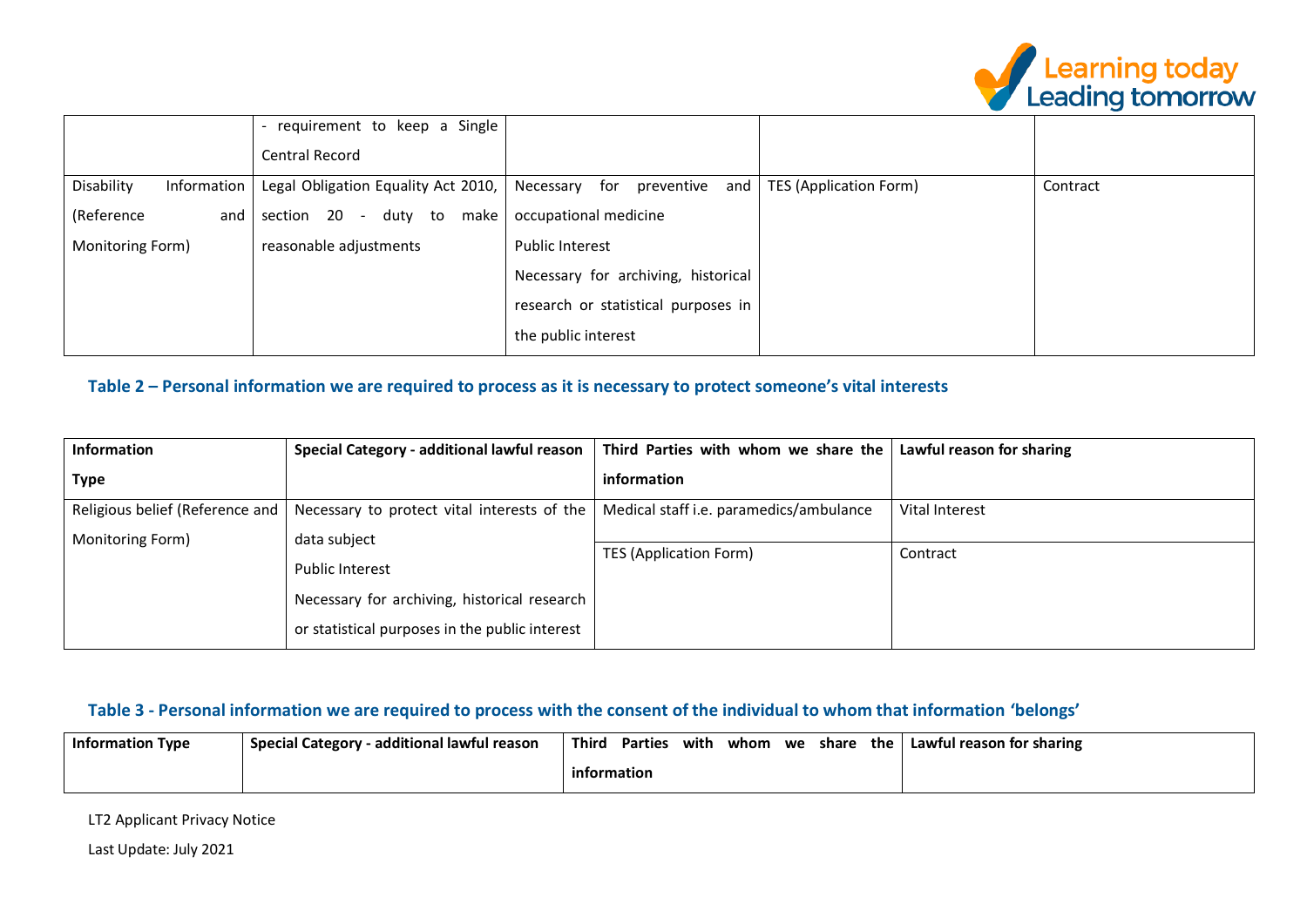

|                    |                                                               |                                 | ' Learning today<br><b>Leading tomorrow</b> |
|--------------------|---------------------------------------------------------------|---------------------------------|---------------------------------------------|
| Photographs        | <b>Public Interest</b>                                        | Inventry/EDIT (Sign-in systems) | <b>Public Task</b>                          |
| Sexual             | Orientation   Necessary for archiving, historical research or | <b>TES (Application Form)</b>   | Contract                                    |
| (Reference)<br>and | $\vert$ statistical purposes in the public interest           |                                 |                                             |
| Monitoring Form)   | Legitimate Interest                                           |                                 |                                             |

# **Table 4 - Personal information we are required to process because it is necessary to do so in order to perform a public task**

Please note that the right to object applies to *some* of this processing, please see the section above that refers to '*What are your rights with respect of your personal information?'*

| <b>Information Type</b>             | Special Category - additional lawful | Third Parties with whom we share the | Lawful reason for sharing |
|-------------------------------------|--------------------------------------|--------------------------------------|---------------------------|
|                                     | reason                               | information                          |                           |
| Information entered onto the        |                                      | <b>TES</b>                           | Contract                  |
| application form including Full     |                                      |                                      |                           |
| Name, Current employment (incl.     |                                      |                                      |                           |
| title),<br>company, job<br>grade,   |                                      |                                      |                           |
| employment history (incl. dates),   |                                      |                                      |                           |
| Date of Birth, Subjects taught,     |                                      |                                      |                           |
| contact details, qualifications and |                                      |                                      |                           |
| training                            |                                      |                                      |                           |
| (Reference<br>Gender<br>and         |                                      | <b>TES</b>                           | Contract                  |
| Monitoring Form)                    |                                      |                                      |                           |
|                                     |                                      |                                      |                           |
| Information required for COVID-     | Necessary for reasons of public      | Public Health and NHS Test and Trace | <b>Public Task</b>        |
| 19 Track and Trace:                 | health                               |                                      |                           |

LT2 Applicant Privacy Notice